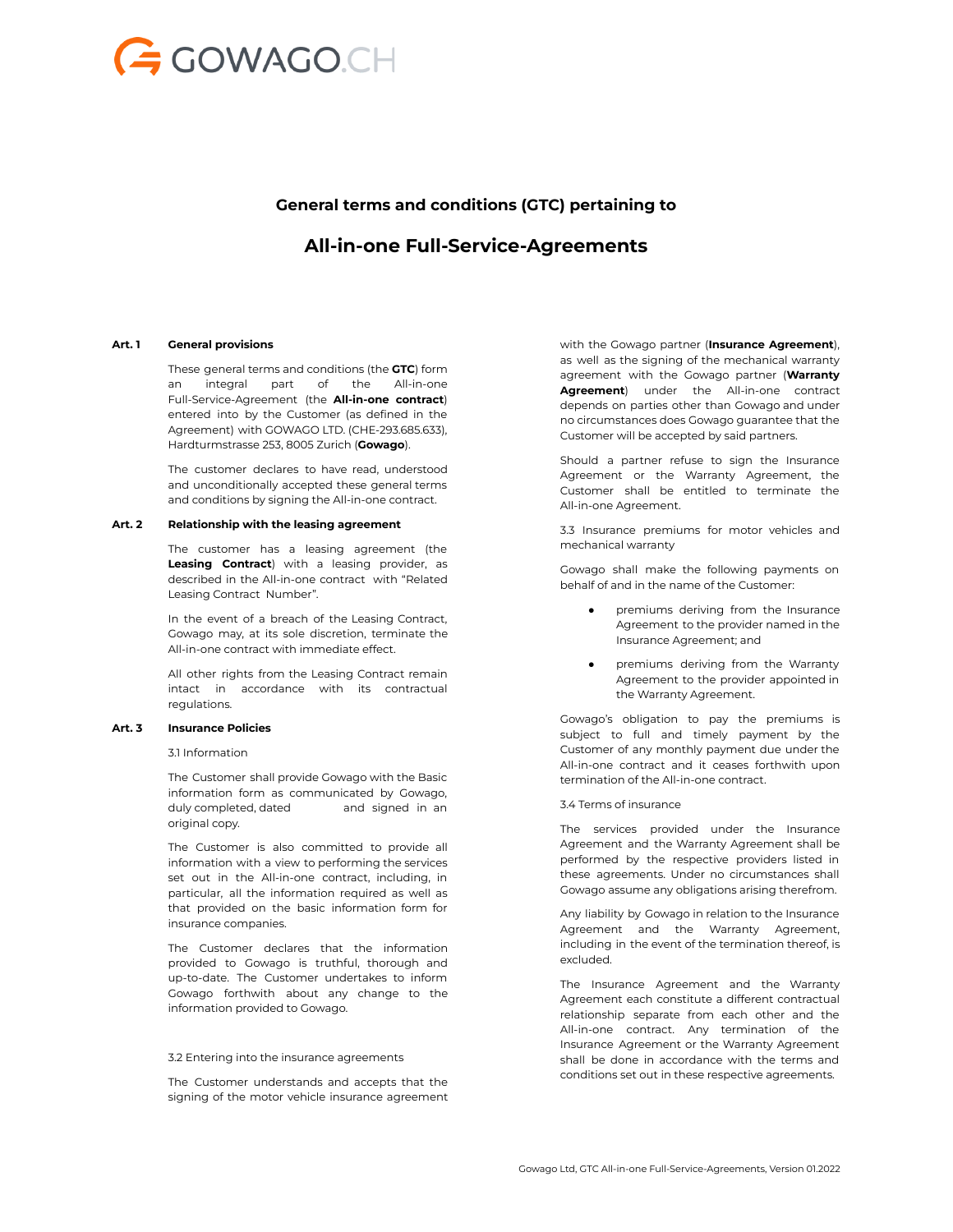

In the event of the termination of the Insurance Agreement or the Warranty Agreement, Gowago reserves the right to terminate the All-in-one contract with immediate effect, or to maintain the All-in-one contract, modifying the monthly payment amounts.

#### **Art. 4 Service and maintenance**

If service and maintenance are included in the All-in-one Package selected by the CUSTOMER, By entering into the All-in-one contract, the Customer declares to have read, understood and unconditionally agreed to the general terms applicable to the maintenance and tyres services as communicated to the Customer (the **GTC - Maintenance and Tyres**).

The GTC - Maintenance and Tyres remain valid for the duration of the All-in-one contract, changes according to the GTC - Maintenance and Tyres are reserved.

## **Art. 5 Vehicle taxes and charges**

If vehicle taxes and charges are included in the All-in-one Package selected by the CUSTOMER, Gowago shall make payment of the Swiss motor vehicle and road taxes relating to the lease-holding of the vehicle specified in the All-in-one contract (with the exception of federal, cantonal and property taxes) under the following conditions:

- the Customer has timely paid any monthly payment due under the All-in-one contract and in full;
- the Customer has provided Gowago forthwith and in full with a copy of any communication from the authorities related to the taxes to be settled;
- the Customer sent Gowago any payment slip (or similar document) related to the taxes to be settled forthwith.

Gowago is not liable for any interest or late fees owed with regard to the payment of the taxes, unless there is gross negligence or misconduct.

#### **Art. 6 Swiss motorway tax sticker**

If Swiss motorway tax sticker is included in the All-in-one Package selected by the CUSTOMER, Gowago shall provide the Customer with a Swiss motorway tax sticker at the following times:

- before 31 January of each year during active All-in-one contract;
- upon entering into the agreement, if and insofar as the Customer still does not have any sticker for the vehicle referred to in the All-in-One Agreement for the year in progress.

Under no circumstances shall Gowago reimburse any Swiss motorway tax sticker already acquired and it shall not make any payment in kind on behalf of the Customer.

### **Art. 7 Settlement of the monthly payments and adaptation of the agreement**

The Customer undertakes to make the monthly payments (monthly rate) as stated in the All-in-one contract.

The first monthly payment is due 14 days after signing the All-in-one contract, but no later than the date of service activation (the start date; specified in the "Handover Protocol"). Subsequent monthly instalments are payable monthly in advance.

Any delay in payment shall result in a formal notice without notification. Each reminder may be accompanied by a late fee of CHF 30.00 and default interest of 5%.

In the event of any delay in settlement of two consecutive monthly payments, any recovery measures may be taken forthwith without any prior notice. In case of late payment, the processing fees set out in www.fairpay.ch will apply.

Monthly payments are determined in line with the Customer profile upon signing the All-in-one contract. In the event of any change in circumstances (such as moving to another canton), the monthly payments may be revised and modified.

For each change of contract due to a change of circumstances by the customer, Gowago will charge the customer an administrative fee of CHF 100.

Gowago reserves the right to revise the monthly payment amounts at any time. Any revision shall be communicated to the Customer one month in advance.

In the event of an increase in the monthly payments by more than 10%, the Customer may refuse the change and terminate the All-in-one Agreement from the end of a month, providing one month's prior notice. The preceding amount of the monthly payments remains due until the termination of the All-in-one Agreement.

Gowago reserves the right to revise their contracts with their partner companies at any time. In case of a change in the subcontracts, the Customer has to accept them as long as there is no significant disadvantage to the Customer.

## **Art. 8 Entry into effect, end and termination of the contract**

#### 8.1 Entry into effect

The All-in-one contract shall take effect on the start date indicated and shall expire on the end date indicated.

8.2 Termination by Gowago

Notwithstanding the foregoing, Gowago may at any time terminate the All-in-one Contract with immediate effect, in particular if: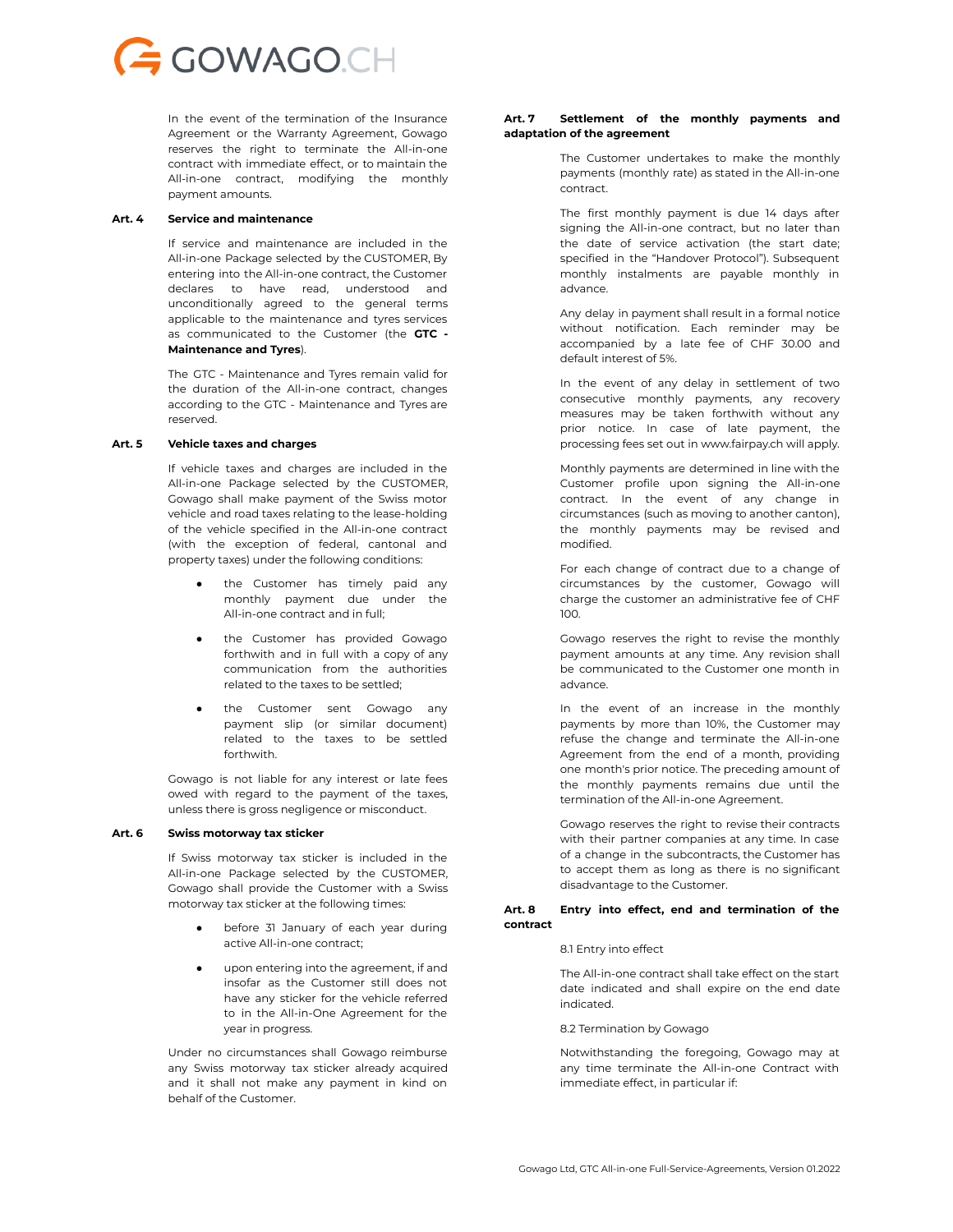# GOWAGO.CH

- the Customer is in arrears in the payment of two consecutive monthly instalments;
- the information transmitted by the Customer is not correct, exhaustive or up to date;
- the Customer fails to comply with any other obligation stipulated in the All-in-one Contract, these GTC's, the GTC - Maintenance and Tyres, the Leasing Contract, the Insurance Agreement, the Warranty Agreement, or any other contractual relationship binding the Customer to Gowago or to one of Gowago's partners;
- the customer terminates the insurance or guarantee agreement.

8.3 Early termination of the contract by the customer

An early termination of the All-in-one contract by the customer is only possible towards the end of a respective monthly period and must be made in writing. The All-in-one contract will end at the end of the month following the date of the letter, provided that this is received by Gowago before the 10th of the current month.

8.4 Costs of early termination of the contract

The compensation required due to early termination of the contract includes the costs of early termination of the contract as well as a fixed compensation commission.

For the evaluation of the maintenance and tyre costs of the vehicle, an adjustment to the effective parameters is made based on the current kilometre/mileage and duration. The calculation is retroactive from the start date to the effective end date. The resulting costs are to be paid including the fixed compensation commission in addition to the monthly installments already paid. Monthly installments due but not yet paid will be invoiced additionally.

8.5 Compensation commission for early termination of contract

In the event of early termination of the contract by the customer, a fixed compensation commission of CHF 250 will be charged in addition to the effective costs for the all-in-one services.

8.6 Example of early termination of contract

Initial start date 01.01.2019

Initial end date: 31.12.2023

Duration: 60 months

Total kilometers: 100'000 Km

Monthly rate incl. VAT CHF 350.00

The customer terminates the All-in-one contract early as of 31.12.2021 and thus shortens the duration by 24 months.

Initial start date 01.01.2019

New end date: 31.12.2021

Duration: 36 months

Total kilometers: 60'000 Km

Monthly rate new incl. VAT CHF 420.00

For the services rendered during the effective contract period from 01.01.2019 to 31.12.2021 (36 months), the customer will be charged the difference between the originally calculated and the effective costs. In this example, the customer is charged an amount of CHF 2'520.00 incl. VAT for the All-in-one services and an additional CHF 250.00 excl. VAT compensation commission will be invoiced to the Customer.

#### **Art. 9 Cancellation period of the All-in-one contract**

9.1 The customer has the right to cancel the All-in-one contract within 14 days of receiving his copy of the signed All-in-one contract. The cancellation must be made in writing to Gowago; a cancellation addressed to the vehicle supplier will not be accepted.

9.2 If the cancellation results in the termination of the All-in-one contract, the customer must reimburse Gowago for the expenses and costs associated with the entering into the All-in-one contract and the delivery of the vehicle mentioned in the All-in-one contract within the scope of Art. 40f of the Swiss Code of Obligations.

### **Art. 10 Miscellaneous provisions**

10.1 No assignment or transfer

The All-in-one Agreement may not be assigned or transferred without Gowago's prior written consent.

In the event of assignment or transfer of the vehicle to which the All-in-one contract relates, the Customer shall be liable for the monthly payments until the expiry of the All-in-one contract, unless there is a prior agreement in writing from Gowago.

10.2 Amendments and exemptions

Gowago may amend these GTC at any time. The Customer shall be notified in writing.

In regards to any provisions deviating from the present general terms and conditions (GTC), they will only be considered valid if put in writing. If in doubt, these general terms and conditions shall prevail.

Additional administrative fees for a transfer of the All-in-one contract to another person accepted by Gowago are set at a 100.- CHF. Until this amount has been paid, the Customer shall be liable for the monthly payments until the expiry of the All-in-one contract.